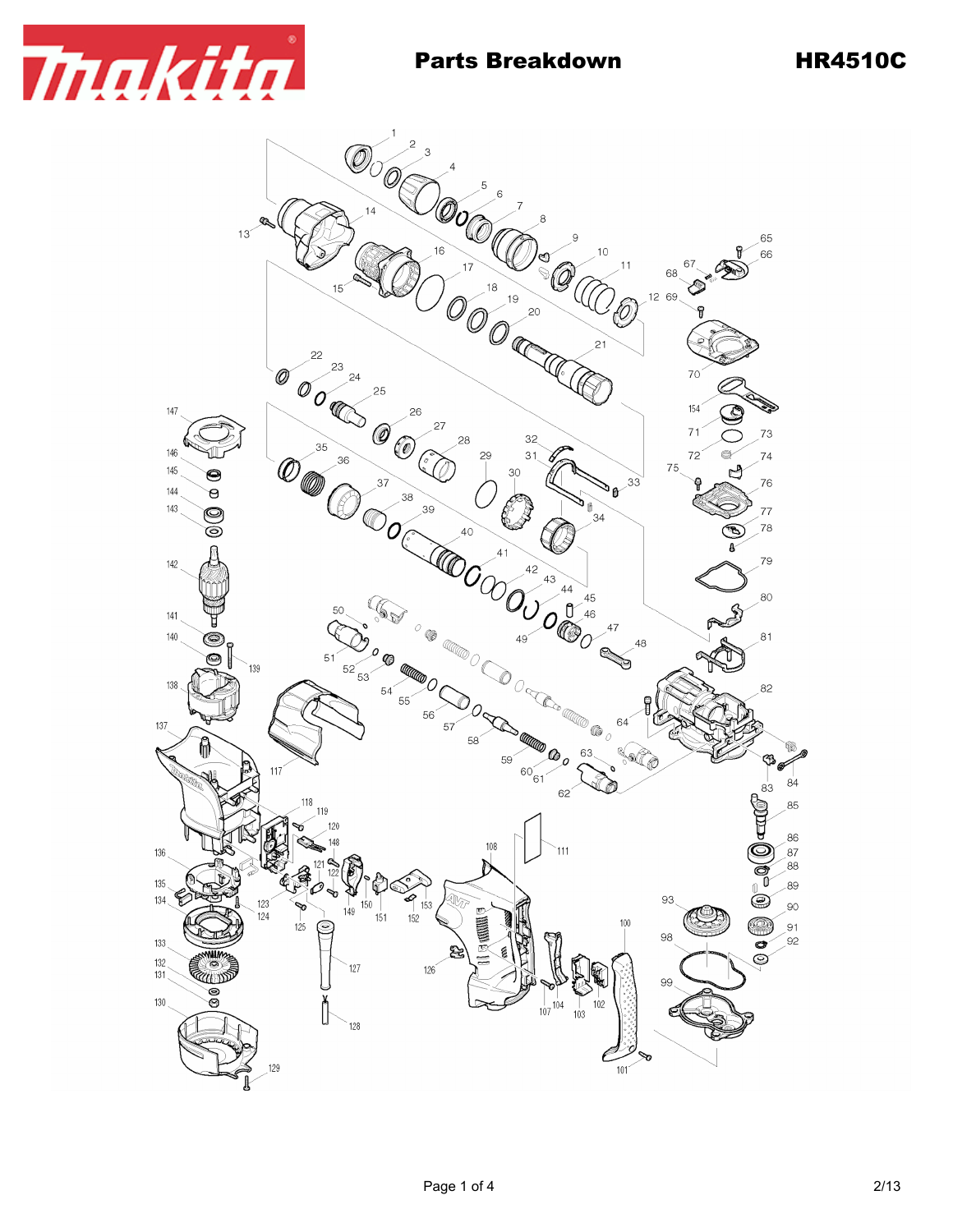

## Parts Breakdown HR4510C

*Products with multiple versions are listed in subsiding order with the newest version on top not indented*

| Fig  #         | Part ID              | Part Name                             | Quantity                                |
|----------------|----------------------|---------------------------------------|-----------------------------------------|
| 1              | 286285-4             | TOOL HOLDER CAP, HR4001C              | 1                                       |
|                | 286272-3             | TOOL HOLDER CAP, HR4002               |                                         |
| 2              | 233948-3             | RING SPRING 25, HR5210C               | 1                                       |
| 3              | 257280-1             | RING 29, HR5210C                      | $\mathbf{1}$                            |
| 4              | 450064-8             | CHUCK COVER, HR4510C                  | $\mathbf 1$                             |
| 5              | 419002-9             | SPACER, HR4001C                       | $\mathbf 1$                             |
| 6              | 233948-3             | RING SPRING 25, HR5210C               | 1                                       |
| $\overline{7}$ | 324752-2             | CHUCK RING, HR5210C                   | 1                                       |
| 8              | 450030-5             | RELEASE COVER, HR4510C                | $\mathbf{1}$                            |
| 9              | 310178-4             | TOOL RETAINER, HR5210C                | $\overline{c}$                          |
| 10             | 345804-6             | SPRING GUIDE, HR5210C                 | $\mathbf 1$                             |
| 11             | 233496-2             | COMPRESSION SPRING 49, HR5210C        | $\mathbf{1}$                            |
| 12             | 345804-6             | SPRING GUIDE, HR5210C                 | $\mathbf 1$                             |
| 13             | 922148-7             | H.S.H. BOLT M4X25, 6922NB             | 1                                       |
| 14             | 158300-3             | BARREL COVER CPL, HR4510C             | 1                                       |
| 15             | 922353-6             | H. S. H. BOLT M6X30, HR5001C          | 4                                       |
| 16             | 158576-2             | BARREL COMPLETE, HR4510C              | $\mathbf{1}$                            |
| 17             | 213754-2             | O RING 71, HR5000                     | $\mathbf{1}$                            |
| 18             | 267357-4             | FLAT WASHER 36, HR4510C               | $\mathbf 1$                             |
| 19             | 262135-7             | URETHAN RING 36, HR4510C              | 1                                       |
| 20             | 267357-4             | FLAT WASHER 36, HR4510C               | 1                                       |
| 21             | 324872-2             | TOOL HOLDER, HR4510C                  | $\mathbf 1$                             |
| 22             | 213980-3             | X-RING 21, HR4510C                    | $\mathbf{1}$                            |
| 23             | 213431-6             | FLUORIDE RING 28, HR5001C             | $\mathbf 1$                             |
| 24             | 213394-6             | O RING 23, HR5001C                    | 1                                       |
| 25             | 324802-3             | IMPACT BOLT, HR4510C                  | $\mathbf 1$                             |
| 26             | 324805-7             | <b>RING 19, HR450C</b>                | 1                                       |
| 27             | 424032-7             | RUBBER RING 20, HR4510C               | 1                                       |
| 28             | 450024-0             | SLIDE SLEEVE, HR4510C                 | $\mathbf{1}$                            |
| 29             | 213656-2             | O RING 53, AN451                      | 1                                       |
| 30             | 450031-3             | LOCK SLEEVE, HR4510C                  | $\mathbf 1$                             |
| 31             | 165465-4             | LINK ARM, HR4510C                     | 1                                       |
| 32             | 450032-1             | LINK ARM GUIDE, HR4510C               | $\mathbf{1}$                            |
| 33             | 424024-6             | SEAL PLATE, HR5210C                   | $\boldsymbol{2}$                        |
| 34             | 324800-7             | DRIVING SLEEVE, HR4510C               | $\mathbf{1}$                            |
| 35             | 331599-7             | RING 38, HR4500C                      | $\mathbf 1$                             |
| 36             | 234024-6             | COMPRESSION SPRING 39, HR4510C        | 1                                       |
| 37             | 227526-9             | STRAIGHT BEVEL GEAR 35, HR4510C       | 1                                       |
| 38             | 324804-9             | STRIKER, HR4510C                      | 1                                       |
| 39             | 213981-1             | O-RING 27, HR4510C                    | 1                                       |
| 40             | 324803-1             | CYLINDER 34, HR4510C                  | 1                                       |
| 41             | 233956-4             | RING SPRING 37, HR4510C               | 1                                       |
| 42             | 213460-9             | O RING 35, LS1016L                    | $\overline{\mathbf{c}}$                 |
| 43<br>44       | 257283-5             | RING 38, HR4510C                      | 1<br>1                                  |
|                | 233955-6             | RING SPRING 36, HR4510C               |                                         |
| 45             | 331598-9<br>450025-8 | PIPE 10, HR4500C<br>PISTON, HR4510C   | 1<br>1                                  |
| 46<br>47       | 213407-3             | O RING 26, HR2475                     | 1                                       |
| 48             |                      | CONNECTION ROD, HR4510C               | 1                                       |
|                | 450026-6             |                                       |                                         |
| 49<br>50       | 213981-1<br>213030-4 | O-RING 27, HR4510C<br>O RING 8, AN451 | $\mathbf{1}$<br>$\overline{\mathbf{c}}$ |
| 51             | 318169-9             | PIPE HOLDER, HR4510C                  | $\overline{\mathbf{c}}$                 |
| 52             | 213118-0             | O-RING 12, 5277NB                     | 2                                       |
| 53             | 450027-4             | SPRING GUIDE, HR4510C                 | 2                                       |
| 54             | 234023-8             | COMPRESSION SPRING 14, HR4510C        | $\overline{\mathbf{c}}$                 |
| 55             | 213373-4             | O RING 22, GEO600                     | $\overline{c}$                          |
| 56             | 331778-7             | PIPE 20, HR4510C                      | $\overline{\mathbf{c}}$                 |
| 57             | 213373-4             | O RING 22, GEO600                     | $\overline{2}$                          |
|                |                      |                                       |                                         |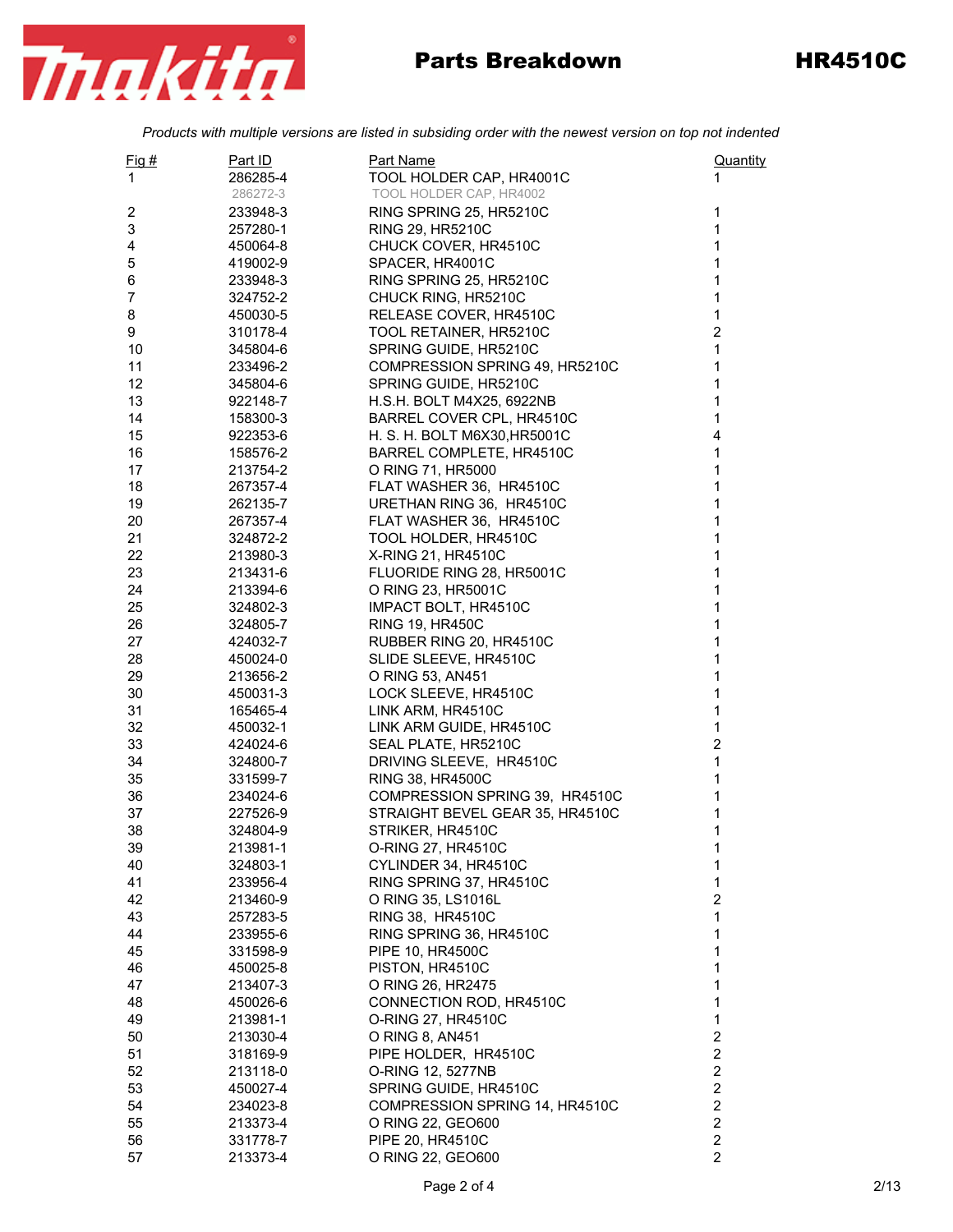

| 58  | 324806-5 | COUNTER WIEGHT, HR4510C           | $\overline{\mathbf{c}}$ |
|-----|----------|-----------------------------------|-------------------------|
| 59  | 234023-8 | COMPRESSION SPRING 14, HR4510C    | $\boldsymbol{2}$        |
| 60  | 450027-4 | SPRING GUIDE, HR4510C             | $\boldsymbol{2}$        |
| 61  | 213118-0 | O-RING 12, 5277NB                 | $\boldsymbol{2}$        |
| 62  | 318169-9 | PIPE HOLDER, HR4510C              | $\boldsymbol{2}$        |
| 63  | 213030-4 | O RING 8, AN451                   | $\mathbf 2$             |
| 64  | 922353-6 | H. S. H. BOLT M6X30, HR5001C      | $\overline{\mathbf{4}}$ |
| 65  | 266192-7 | TAPPING SCREW 4X14, 2012NB        | 1                       |
| 66  | 419020-7 | CHANGE LEVER, HR4001C             | $\mathbf{1}$            |
| 67  | 233436-0 | COMP. SPRING 3, HR4001C           | $\boldsymbol{2}$        |
| 68  | 419009-5 | LOCK BUTTON, HR4001C              | $\mathbf{1}$            |
| 69  | 266192-7 | TAPPING SCREW 4X14, 2012NB        | $\boldsymbol{2}$        |
| 70  | 318171-2 | CRANK CAP COVER, HR4510C          | $\mathbf{1}$            |
| 71  | 450687-2 | CRANK LEVER, HR5210C              | $\mathbf{1}$            |
|     | 419784-3 | CRANK LEVER, HR5210C              |                         |
| 72  | 213687-1 | O RING 36, HR4510C                | $\mathbf{1}$            |
|     | 213534-6 | O RING 36, HR5210C                |                         |
|     | 213515-0 | O RING 36, 9040L                  |                         |
| 73  | 233506-5 | TORSION SPRING 16, HR5210C        | 1                       |
| 74  | 310207-3 | LINK LEVER, HR5210C               | $\mathbf{1}$            |
| 75  | 911133-5 | P.H. SCREW M4X18, N9501B          | 6                       |
| 76  | 450034-7 | CRANK CAP, HR4510C                | $\mathbf{1}$            |
| 77  | 345778-1 | RETAINER PLATE, HR5210C           | $\mathbf{1}$            |
| 78  | 265014-8 | P.H. SCREW M4X12, HR5210C         | $\mathbf{1}$            |
|     | 266020-6 | TAPPING SCREW 4x12, BO4556        |                         |
| 79  | 424034-3 | SEAL RING, HR4510C                | $\mathbf{1}$            |
| 80  | 345822-4 | LINK PLATE, HR4510C               | 1                       |
| 81  | 450029-0 | LINK PLATE GUIDE, HR4510C         | 1                       |
| 82  | 158297-6 | CRANK HOUSING COMPLETE, HR4510C   | $\mathbf{1}$            |
| 83  | 419008-7 | FIX GUIDE, HR4001C                | $\overline{\mathbf{c}}$ |
| 84  | 423345-3 | CUSHION PLATE, HR4001C            | $\mathbf{1}$            |
| 85  | 324801-5 | CRANK SHAFT, HR4510C              | $\mathbf{1}$            |
| 86  | 211279-0 | BALL BEARING 6303LLU, HM0810B     | $\mathbf{1}$            |
| 87  | 961057-5 | RETAINING RING S-17, LS1016L      | $\mathbf{1}$            |
| 88  | 254220-0 | <b>KEY 5, LP1812C</b>             | $\sqrt{2}$              |
| 89  | 227181-7 | SPUR GEAR 19, HR4510C             | $\mathbf{1}$            |
| 90  | 226655-5 | HELICAL GEAR 36, HR4510C          | $\mathbf{1}$            |
| 91  | 961054-1 | RETAINING RING S-14, 6302         | $\mathbf{1}$            |
| 92  | 253180-3 | F. WASHER 10, 6906                | $\mathbf{1}$            |
| 93  | 125415-1 | TORQUE LIMITER ASS'Y, HR4510C     | 1                       |
| 98  | 424033-5 | SEAL RING, HR4510C                | 1                       |
| 99  | 158299-2 | GEAR HOUSING CPL, HR4510C         | 1                       |
| 100 | 419796-6 | HANDLE COVER, HR5210C             | 1                       |
| 101 | 265995-6 | TAPPING SCREW 4X18, BO4556K       | 1                       |
| 102 | 650676-9 | SWITCH, HR4010C                   | $\mathbf{1}$            |
|     | 650567-4 | SWITCH, HR4010C                   |                         |
| 103 | 154626-1 | SWITCH HOLDER CPL., HR4001        | 1                       |
| 104 | 419028-1 | SWITCH LEVER, HR4001C             | 1                       |
| 107 | 266041-8 | TAPPING SCREW, FLANGE 5X25, 5177B | 6                       |
| 108 | 450040-2 | HANDLE, HR4510C                   | $\mathbf 1$             |
| 111 | 864092-1 | NAME PLATE, HR4510C               | 1                       |
| 117 | 450036-3 | CRANK HOUSING COVER, HR4510C      | 1                       |
| 118 | 631750-2 | CONTROLLER, HR4510C               | 1                       |
| 119 | 266192-7 | TAPPING SCREW 4X14, 2012NB        | 1                       |
| 120 | 638510-3 | LEAD UNIT, HR5210C                | 1                       |
| 121 | 687169-3 | STRAIN RELIEF, HP1621F            | $\mathbf{1}$            |
| 122 | 266192-7 | TAPPING SCREW 4X14, 2012NB        | 1                       |
| 123 | 419024-9 | CORD LAMP BASE, HR4001C           | $\mathbf{1}$            |
| 124 | 265995-6 | TAPPING SCREW 4X18, BO4556K       | 4                       |
| 125 | 266192-7 | TAPPING SCREW 4X14, 2012NB        | 1                       |
| 126 | 419774-6 | LENS, HR5210C                     | 1                       |
|     |          |                                   |                         |